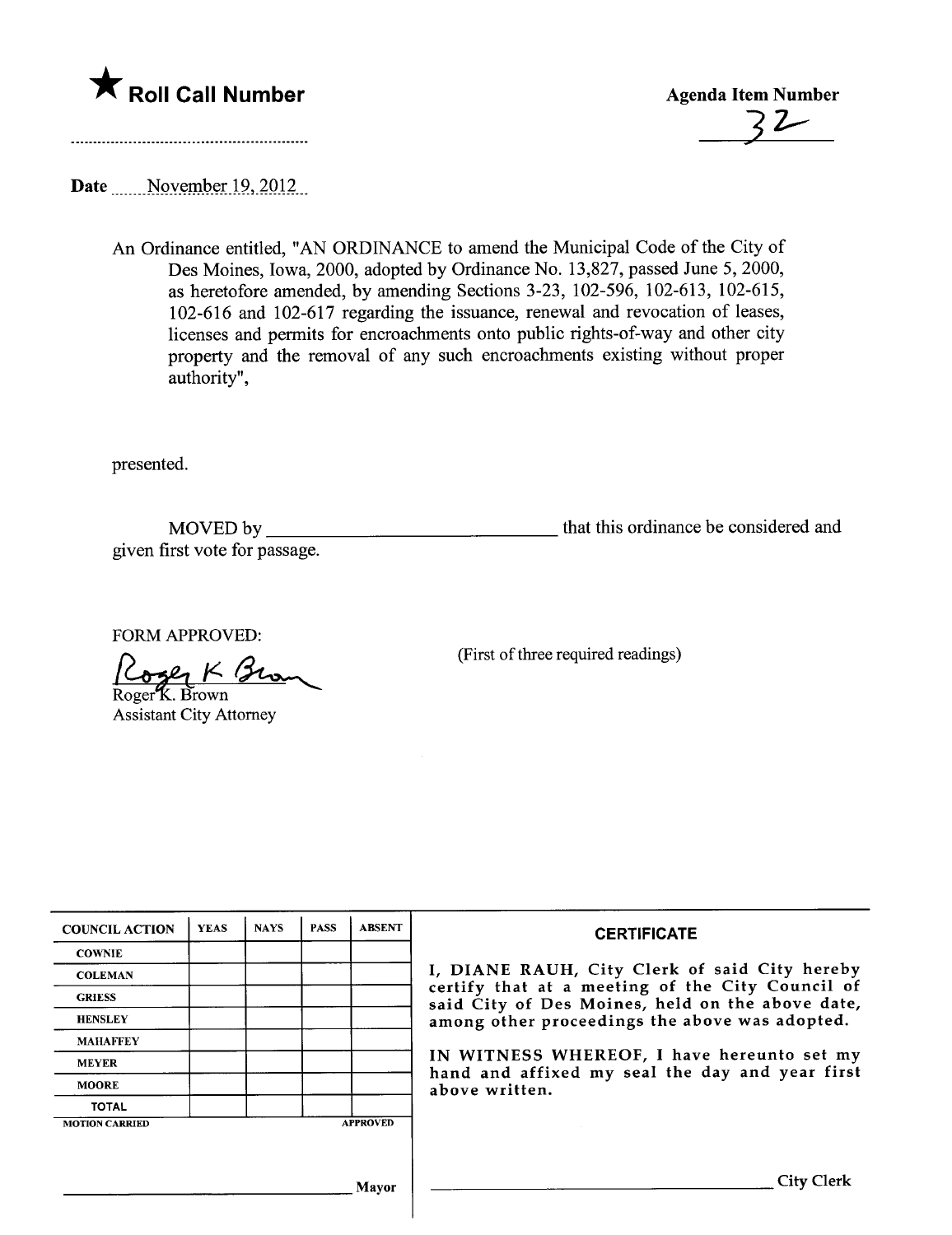ORDINANCE NO.

AN ORDINANCE to amend the Municipal Code of the City of Des Moines, Iowa, 2000, adopted by Ordinance No. 13,827, passed June 5, 2000, as heretofore amended, by amending Sections 3-23, 102-596, 102-613, 102-615, 102-616 and 102-617 regarding the issuance, renewal and revocation of leases, licenses and permits for encroachments onto public rights-of-way and other city property and the removal of any such encroachments existing without proper authority.

BE IT ORDAINED by the City Council of the City of Des Moines, Iowa:

Section 1. That the Municipal Code of the City of Des Moines, Iowa, 2000, adopted by

Ordinance No. 13,827, passed June 5, 2000, as amended by Ordinance No. 14,236 passed May 5,

2003, as amended by Ordinance No. 15,127 passed September 10,2012, be and is hereby amended

by amending Sections 3-23, 102-596, 102-613, 102-615, 102-616 and 102-617 regarding the

issuance, renewal and revocation of leases, licenses and permits for encroachments onto public

rights-of-way and other City property and the removal of any such encroachments existing without

proper authority, as follows:

## Sec. 3-23. Limitations on hearings.

The hearing on an appeal from a decision made by a city official pursuant to the Code sections listed below shall be subject to the following restrictions and limitations:

- (1) Section 114-485.15. Impoundment of a vehicle.
- The sole issue before the administrative hearing officer shall be whether there was probable cause as defined in section 114-485.17 to impound the vehicle and personal property contained within the vehicle in question. The department causing the vehicle to be impounded shall carry the burden of establishing that there was probable cause to impound the vehicle in question. The administrative hearing officer shall decide only that either (i) there was probable cause to impound the vehicle and contents, or (ii) there was no probable cause to impound the vehicle and contents.
- (2) (reserved)Section 102-615. Removal of encroachments. The sole issue before the administrative hearing officer shall be whether the removal of the encroachment by the city was properly authorized pursuant to Article VIII of Chapter 102 of this Code. If it is determined that the removal was not properly authorized pursuant to Aricle VII of Chapter 102 of this Code. or if the appellant alleges that the removed property was improperly disposed of by the city. the administrative hearing officer shall refer the matter to the city attorney for further consideration and processing as a claim against the city.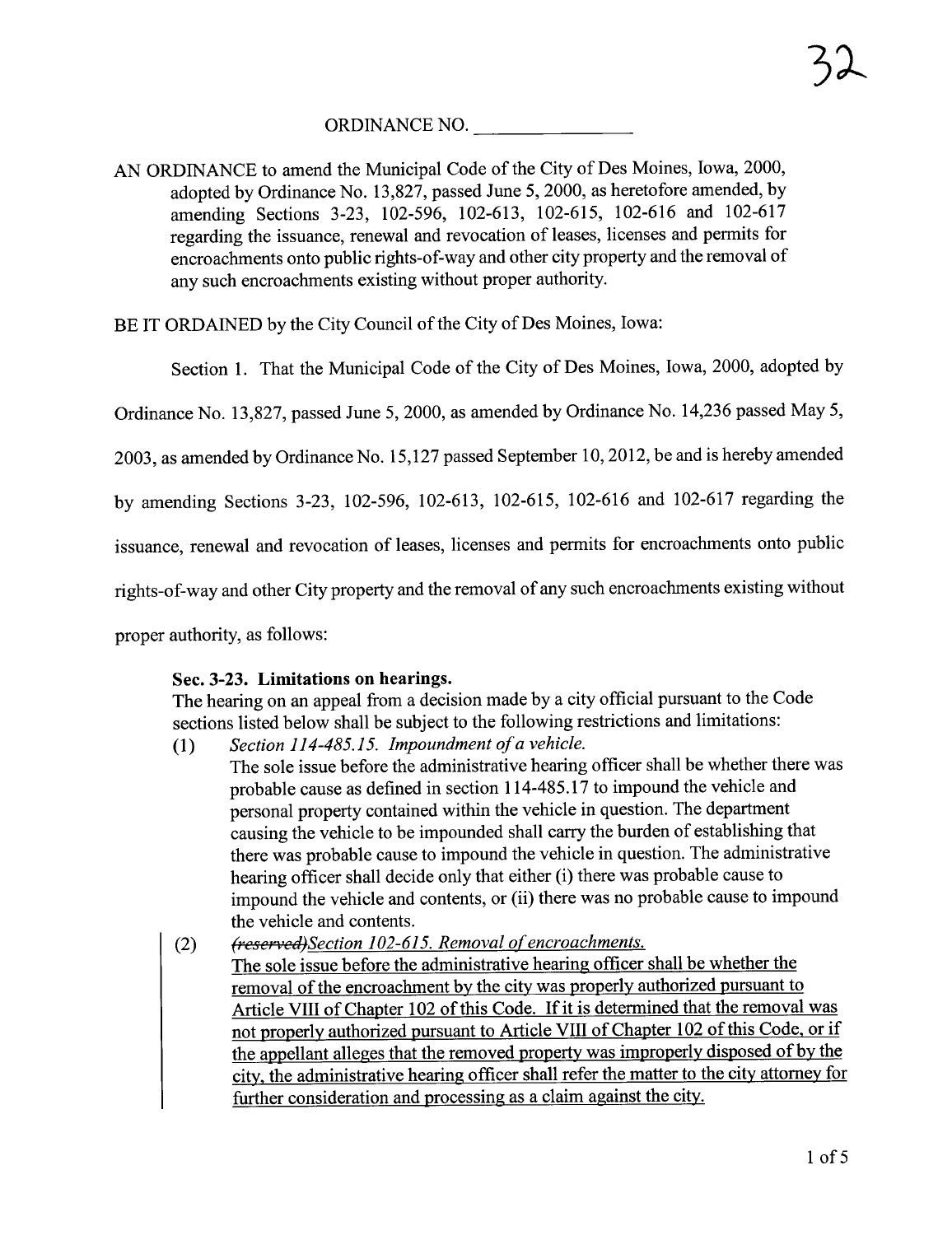## Sec. 102-596. Definitions.

The following words, terms and phrases, when used in this article, shall have the meanings ascribed to them in this section, except where the context clearly indicates a different meaning:

Breakaway mailbox means a mailbox approved by the U.S. Postal Service and used for the curbside delivery of mail, which is supported by a wood post no greater in cross section than four inches square or by a post with a strength no greater than a twoinch diameter standard steel pipe. Two such posts may be used to support a cluster of four or more mailboxes.

City engineer means the head of the engineering department or the engineer's duly authorized designee.

Department means any city department charged with the enforcement of any section enumerated in this article.

Department Director means the head of any city department or that person's duly authorized designee.

Encroachment, in addition to its usual meaning, means any tent or other material configured or used for habitation or shelter. architectural projection, chimney, stairway, platform, step, railing, door, grate, vault, sign, banner, canopy, marquee, awning, newsrack, trash container, bench, areaway, obstruction, opening or structure.

Newspaper delivery receptacle means a device for receiving and containing newspapers delivered for and at the request of a subscriber to the newspaper.

Newsrack means an encroachment in the form of an unmaned device for the vending or free distribution of newspapers or news periodicals; provided, however, that this definition shall not include newspaper delivery receptacles.

Public property, in addition to its usual meaning, means any street, highway, avenue, alley, sidewalk, skywalk bridge, public place or other real property owned or controlled by the city.

## Sec. 102-613. Failure to secure or renew license or lease.

- (a) Any person failing to secure a license or lease required under this aricle shall cause the subject encroachment to be removed immediately from the public property.
- (b) Any encroachment license or lease not renewed on or before its date of expiration shall automatically expire, and the encroachment used or maintained thereunder shall immediately be removed by the licensee or lessee without further notice from the city engineer.
- ( c) Any license or lease issued pursuant to this article which has expired may be reinstated by payment of the required fee plus an administrative charge of ten percent for each month or part thereof for which the fee is overdue, up to a maximum of 100 percent of the original fee.
- (d) Any encroachment with an expired license which has reached a penalty of 30 percent may be dealt with in accordance with subsections 102-615(b) and (c) and sections 102-616 and 102-617 of this article when the city engineer deems such action appropriate.
- (e) When any expired license reaches a penalty of 100 percent for the current year, the encroachment shall be considered a public nuisance and shall be dealt with in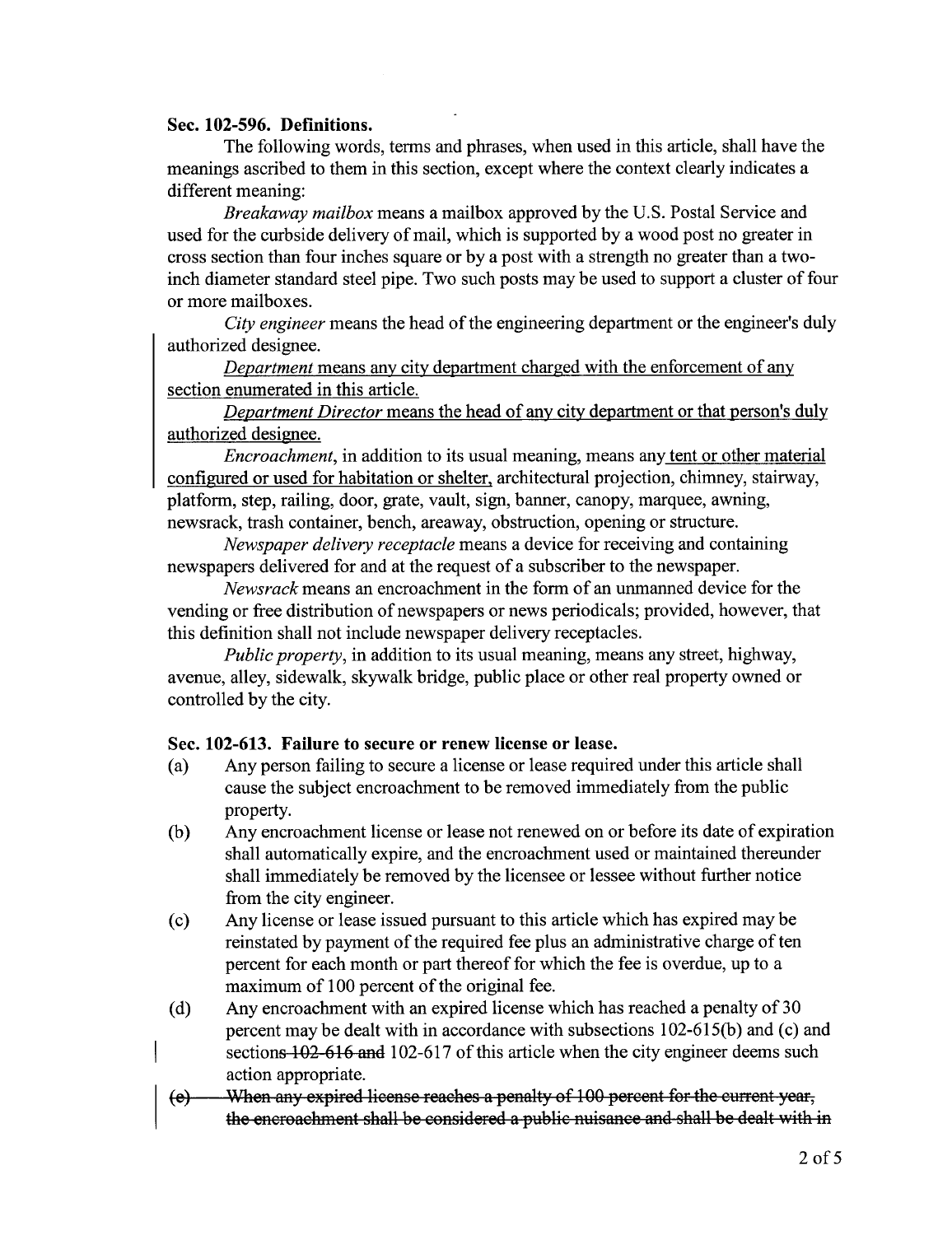#### accordance with sections 102-615, 102-616 and 102-617 of this article.

### Sec. 102-615. RemovaL.

- (a) Whenever the city council, after notice and hearng, has revoked or refused to renew any license or lease required under this aricle, the owner or user of the subject encroachment shall cause it to be removed immediately from the public property.
- (b) Whenever the city engineer a department finds any encroachment constructed, used or maintained without the required license or lease having been secured or maintained in effect, he or she the director of that department may, as an alternative to any other remedy allowed by this Code. order the removal of the encroachment by giving written notice of such order shall send by certified mail with return receipt a written notice-to the address of the owner or user of the encroachment, if known, or, if such address is not known, he or she may-shall post such notice on or next to the encroachment continuously for a period of ten days. The notice shall state the name, address and telephone number of the department director; the location and a description of the encroachment; eity engineer; that the encroachment is in violation of the requirements of this article; that the owner or user is ordered to cause immediate removal of the encroachment from the public property; that the encroachment will-may be removed by the city after a date designated in the notice, which date shall be no less than ten days after the date the notice was mailed or first posted, as the case may be; and that the owner or user may-request a hearing before the city council by filing a written appeal with the city engineer on or before the designated removal date. appeal the order pursuant to the administrative appeal process set forth in chapter 3 of this Code by filing a written notice of appeal with the city clerk within ten days after the date the notice containing the order was mailed or first posted. Failure to timely file a written notice of appeal shall constitute a waiver of any right to contest the order. If such notice is given and the encroachment is stil on public property after the date specified in the notice this ten-day period or if an appeal is made and denied or withdrawn after the date of the city council hearing thereon, the city engineer department director may shall cause removal of the encroachment.
- (c) As an alternative to any other remedy allowed by this Code and notwithstanding Notwithstanding any other section of this article, the city engineer a department director may cause immediate removal of any encroachment on public property where its construction, use or maintenance unreasonably endangers the safety of persons or property or unreasonably interferes with or impedes the flow of pedestrian or vehicular traffic. Any person aggrieved by the removal of an encroachment pursuant to this section may appeal the removal pursuant to the administrative appeal process set forth in chapter 3 of this Code by filing a written notice of appeal with the city clerk within ten days after the date such encroachment was removed. Failure to timely file a written notice of appeal shall constitute a waiver of any right to contest the removal. If the administrative hearing officer determines that the city improperly caused removal of an encroachment. the matter shall be referred to the city manager and city attorney to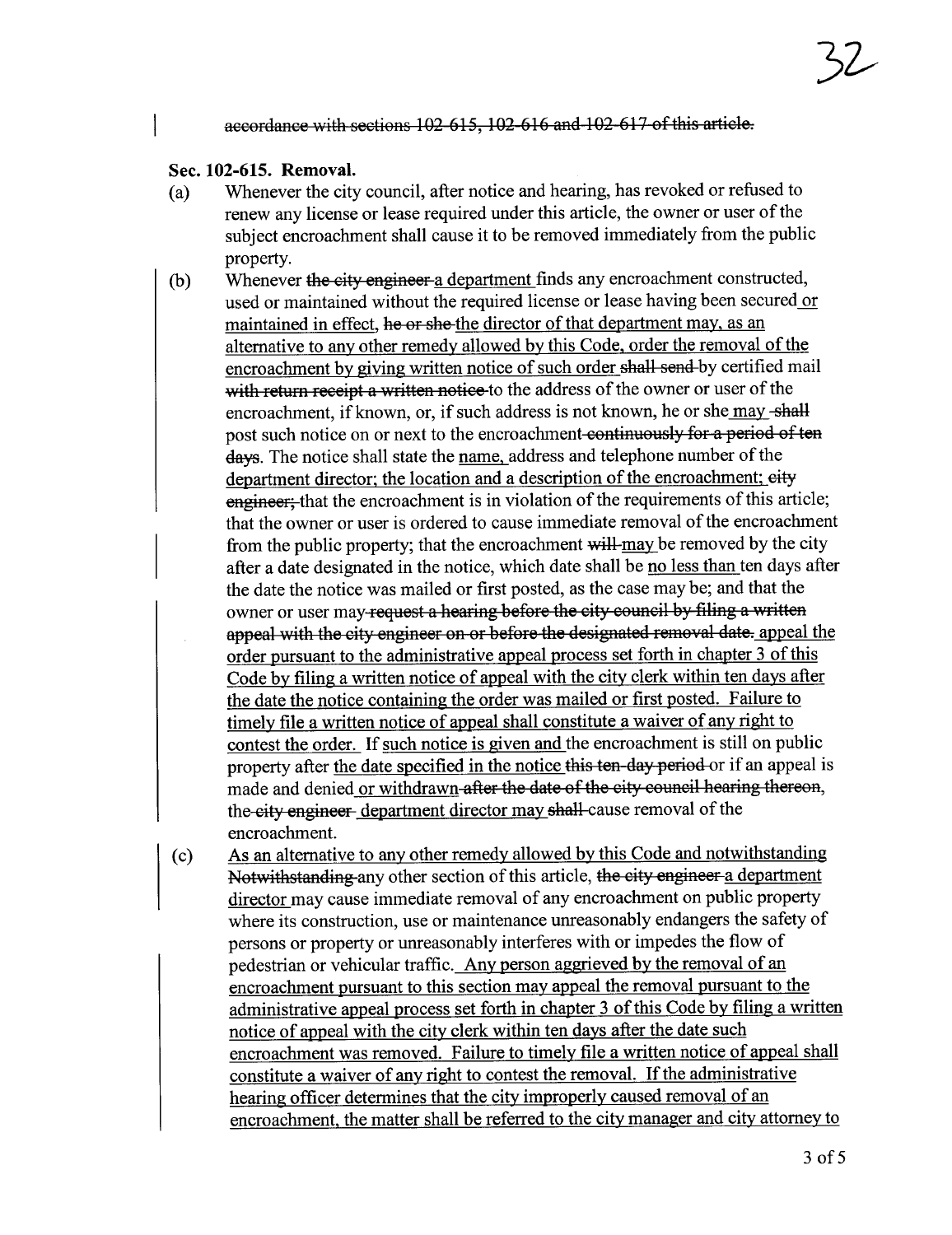recommend an appropriate remedy to the city council. No later than the next business day of the city after the city engineer has caused such removal, he or she shall give the notice referred to in subsection  $106-616(a)$  of this article. The city council thereafter shall determine at a hearing whether the city engineer's action was proper. If the city council determines that the city engineer improperly caused removal of an encroachment, the city engineer shall cause such encroachment to be promptly restored to its location prior to such removal.

# Sec. 102-616. City Council hearingsHearings; notice.

- (a) At least ten days prior to the date of any city council hearing required under this article, the city engineer shall send by certified mail with return receipt a written notice to the address of the responsible person designated in the application for the license or lease or, if no such application was fied, to the address of the owner or user of the encroachment or, if the identity of the owner or user is unknown, the city engineer shall post such notice on or in the near vicinity of the encroachment. The notice shall state the address and telephone number of the city engineer; the subject matter to be discussed at the hearing; and the date, time and place of the hearing.
- (b) At any city council hearing required under this article, the owner or user of the subject encroachment may be represented by legal counsel, may call witnesses and present evidence on his or her behalf, and may cross examine witnesses against him or her.

## Sec. 102-617. Violations and penalties.

municipal infraction punishable by a civil penalty as provided by section 1-15 of Any person who violates the provisions of this article shall be guilty of a this Code. (b) Every encroachment, the removal of which is required by by the city engineer has been authorized pursuant to section 102-615 of this article, shall also constitute a public nuisance subiect to abatement pursuant to the procedures set forth in Aricle VI of Chapter 42 of this Code. The cost of such removal shall be assessed against the property of the party constructing, using or maintaining the encroachment. (c) The processes set forth in this aricle are not exclusive remedies for the city and alternate relief may be sought pursuant to any other sections of this Code or Iowa law that may be applicable.

Sec. 2. This ordinance shall be in full force and effect from and after its passage and

publication as provided by law. However, any administrative appeal for which the initial notice of

appeal was received by the City Clerk prior to the date of such publication shall continue to be

governed by the procedural rules in effect at the time such appeal was so received.